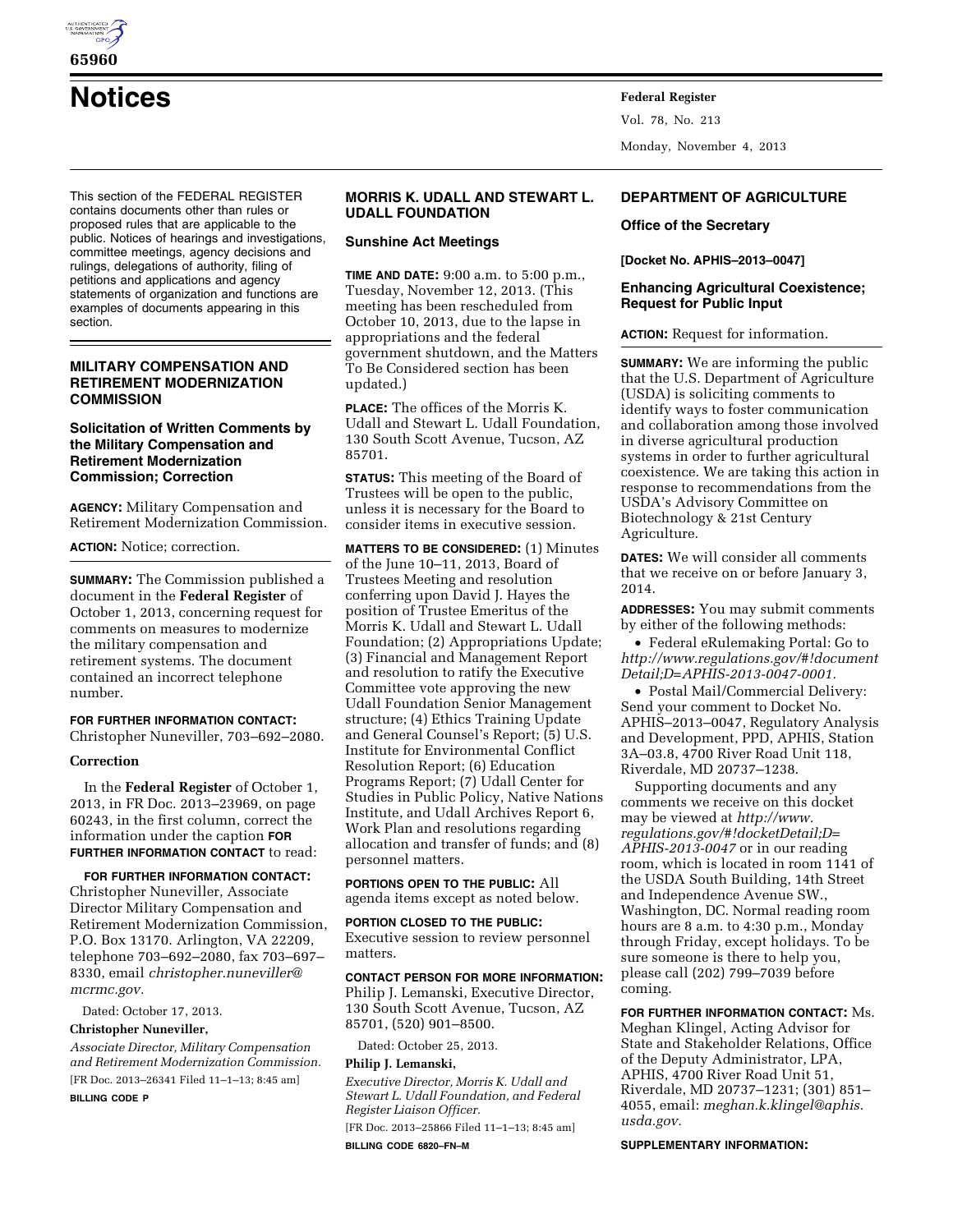#### **Background**

Agricultural coexistence refers to the concurrent cultivation of crops produced through diverse agricultural systems, including traditionally produced, organic, identity preserved (IP),1 and genetically engineered crops. As the complexity and diversity of U.S. agriculture increases, so does the importance of managing issues that affect agricultural coexistence, such as seed purity, gene flow, post-harvest mixing, identity testing, and market requirements.

On November 19, 2012, the U.S. Department of Agriculture's (USDA) Advisory Committee on Biotechnology & 21st Century Agriculture (AC21) presented a report 2 to Secretary Thomas J. Vilsack entitled, ''Enhancing Coexistence: A Report of the AC21 to the Secretary of Agriculture.'' The AC21 report on coexistence made recommendations in five major areas regarding agricultural coexistence: (1) Potential compensation mechanisms, (2) stewardship, (3) education and outreach, (4) research, and (5) seed quality. In the area of education and outreach, we are seeking public input regarding the implementation of the recommendation that USDA foster communication and collaboration to strengthen coexistence. Following the comment period, USDA intends to hold a public forum to discuss input provided by commenters and further explore ways to implement the recommendations in the AC21 report on enhancing coexistence, particularly in the area of education and outreach.

USDA's goal in seeking comment is to determine how we can best foster communication and collaboration among those involved in diverse agricultural systems on the topic of coexistence as well as how USDA can best communicate and collaborate with those entities. To do this, USDA needs to better understand our stakeholders' needs and the challenges they face when it comes to communicating and collaborating about coexistence. Specific topics for input are discussed below. To aid in our evaluation of comments, we request that commenters identify which topic number(s) they are addressing in their comment when practicable. We also request that commenters indicate where any tools or

information that they identify in their comment can be obtained.

1. As we seek improved communication and collaboration among agricultural stakeholders, we are interested in identifying information needs and exploring successful communication methods.

• When you or members of your organization seek information related to coexistence, what type of information are you seeking and where do you go to get it? Why?

• What information regarding coexistence, in what format, is currently available (printed or electronic brochures, factsheets, blog posts, Web sites, discussion forums, etc.)? Is this information useful? Why or why not? What additional information, in what format, would be useful to you or members of your organization?

• Please indicate your preferences with respect to receiving information or communications from USDA. Would you be interested in receiving information or communications from non-USDA sources? How might you or your organization, as agricultural stakeholders, want to be involved in disseminating information?

• Where should USDA focus its efforts to best foster communication and collaboration amongst stakeholders? What would best facilitate farmer-tofarmer communication and collaboration?

• Please share any examples of and feedback regarding successful communication models, including those that have worked well for other issues.

2. As part of USDA's outreach and education efforts, we are interested in identifying education needs and exploring the creation of ''outreach toolkits'' that will encourage communication, planning, and cropspecific practices to facilitate successful coexistence.

• What tools and educational services are already available? Are these tools and services useful? What tools and educational services would be useful to you?

• How might USDA assist farmers to better understand the contracts they enter into (e.g., contracts to provide organic products and IP products for specialty markets) and their commitments with respect to coexistence?

• What geographic information, in what format, is available regarding the location of crops that are planted and grown using different types of agricultural systems (e.g., pinning maps)? Is the information updated regularly? What are stakeholders doing to make this type of geographic

information more widely available? What can USDA do to assist in these efforts?

• Would a decision support system, i.e., a computer-based information system that could be used to support data-based, planting-related decisions, with topics such as when and where to plant, suitable isolation distances, and gene flow, be useful? Why or why not? If such a decision support system would be useful, what data would be needed for the system to be effective?

3. Farmers and others in the food and feed production chain have an important role in collaborating to make coexistence work, particularly with reference to stewardship, contracting, and attention to gene flow. As we seek to improve collaboration among those involved in diverse agricultural systems, we are interested in hearing what practices and activities that support collaboration are available or in use and how USDA can help make collaboration and coexistence work for everyone involved.

• What are factors that might prevent or promote the broad adoption of local, voluntary solutions aimed at facilitating coexistence?

• Please provide examples of effective coexistence practices (e.g., between neighboring farmers or among regional networks of farms) and on-farm and offfarm techniques for mitigating the potential economic risks from occurrences that affect successful coexistence. How might they be made to be more effective?

• What types of coexistence practices could be supported in potential joint coexistence plans,<sup>3</sup> i.e., voluntary written plans specifying farming practices (such as farmer-to-farmer communication, cropping plans, temporal and physical isolation, and harvesting techniques) that can be used to support coexistence and identitypreserved production? What might an effective, supportable, joint coexistence plan look like? How might USDA encourage adoption of joint coexistence plans?

4. We also welcome any recommendations regarding collaborative meeting formats that would best ensure coexistence issues will be frankly and fully explored at the public forum that USDA intends to hold following the close of the public comment period.

Any comments submitted will be available for review as indicated under **ADDRESSES** above. USDA will evaluate

<sup>1</sup>An identity preserved crop is a crop of an assured quality in which the identity of the material is maintained from the germplasm or breeding stock to the processed product on a retail shelf.

<sup>2</sup>To view the report and learn more about the AC21, go to *[http://www.usda.gov/wps/portal/usda/](http://www.usda.gov/wps/portal/usda/usdahome?contentidonly=true&contentid=AC21Main.xml)  [usdahome?contentidonly=true&contentid=](http://www.usda.gov/wps/portal/usda/usdahome?contentidonly=true&contentid=AC21Main.xml) [AC21Main.xml.](http://www.usda.gov/wps/portal/usda/usdahome?contentidonly=true&contentid=AC21Main.xml)* 

<sup>3</sup>The AC21 report (see footnote 2) recommends that USDA consider supporting the development of such plans among neighboring farmers.